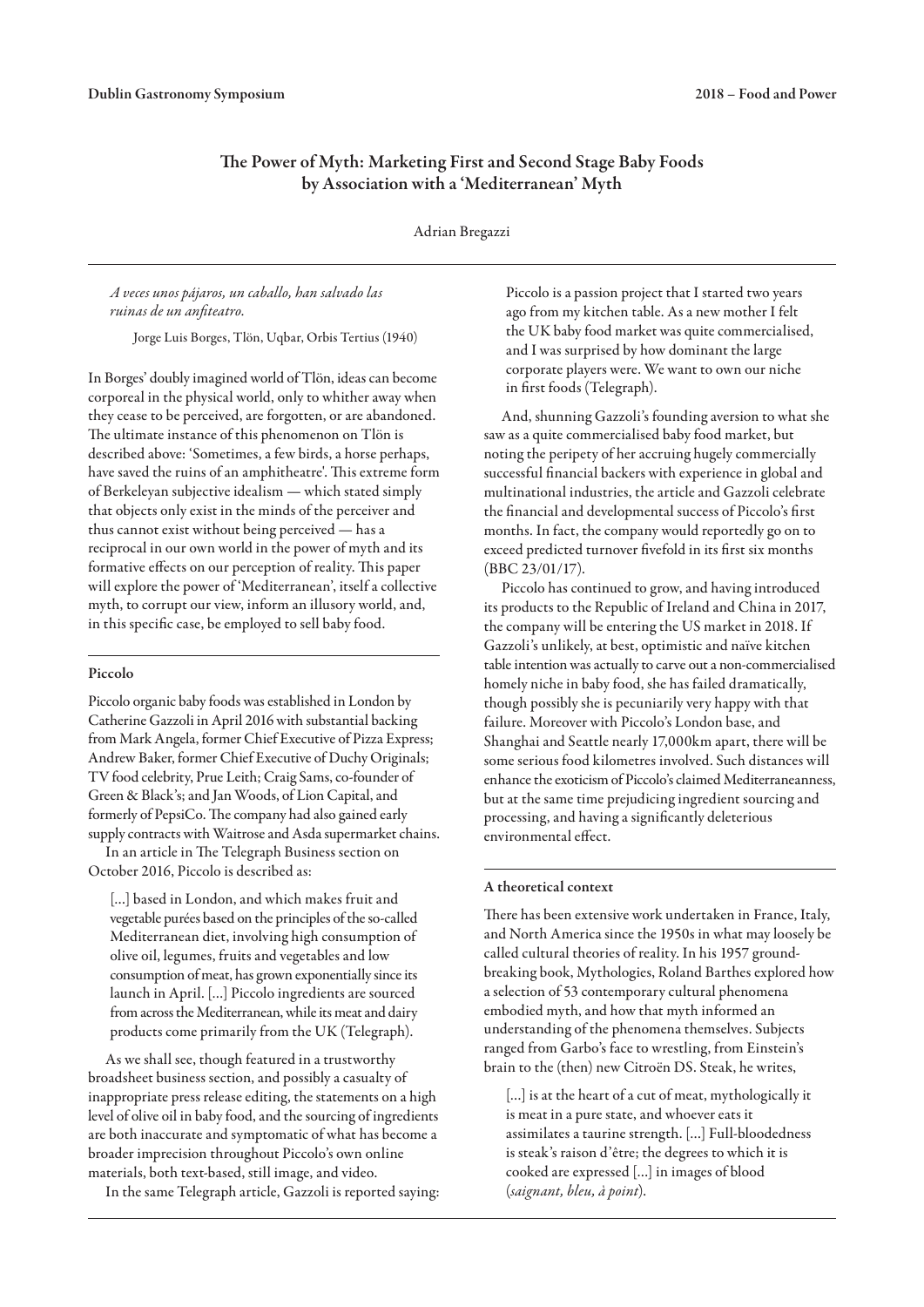Steak is, in France, a basic element, nationalised more than socialised; it figures in every setting of alimentary life: flat, yellow-edged, somewhat shoe-leathery in cheap restaurants; thick, juicy in specialised bistros; cubical, the core moistened throughout beneath a charred papery crust in haute cuisine establishments; it participates in all rhythms, comfortable bourgeois meals and bohemian bachelor snacks; it is a food dense and expeditious, creates the best possible rapport between economy and efficacy, as well as both the mythology and plasticity of its consumption (Barthes, pp.83-84).

In the extended essay, Myth Today, Barthes described the underlying semiology of myth as a secondary sign system, and how this can describe the process by which myth works. In conclusion, he states that myth is not arbitrary, but that it is deliberately formed to create certain conditions in society.

Myth tends toward proverbs. Bourgeois ideology invests in this figure interests which are bound to its very essence: universalism, the refusal of any explanation, an unalterable hierarchy of the world. The foundation of bourgeois statement of fact is common sense — that is, truth when it stops on the arbitrary order of him who speaks it (Barthes, pp.269-270).

Advancing this concept of mediated social control during the 1980s, Jean Baudrillard, and Umberto Eco, inter alia, developed ideas concerning the manners in which text, image, and physical structures can not only mask reality, but in some cases create a false or hyper reality. Both cited Disneyland:

The Disneyland imaginary is neither true nor false: it is a deterrence machine set up in order to rejuvenate in reverse the fiction of the real. Whence the debility, the infantile degeneration of this imaginary. It's meant to be an infantile world, in order to make us believe that the adults are elsewhere, in the 'real' world, and to conceal the fact that real childishness is everywhere, particularly among those adults who go there to act the child in order to foster illusions of their real childishness (Baudrillard, p.13).

When, in the space of twenty-four hours, you go (as I did deliberately) from the [authentic] fake New Orleans of Disneyland to the real one, and from the wild river of Adventureland to a trip on the Mississippi, where the captain of the paddle-wheel steamer says it is possible to see alligators on the banks of the river, and you don't see any, you risk feeling homesick for Disneyland, where the wild animals don't have to be coaxed. Disneyland tells us that technology can give us more reality than nature can (Eco, p.44).

Baudrillard weaves another way of looking at what he describes as 'models of a real without origin or reality: a hyperreal' (Baudrillard, p.1):

Thus perhaps at stake has always been the murderous capacity of images: murderers of the real; murderers of their own model as the Byzantine icons could murder the divine identity. To this murderous capacity is opposed the dialectical capacity of representations as a visible and intelligible mediation of the real. All of Western faith and good faith was engaged in this wager on representation: that a sign could refer to the depth of meaning, that a sign could exchange for meaning and that something could guarantee this exchange - God, of course. But what if God himself can be simulated, that is to say, reduced to the signs which attest his existence? Then the whole system becomes weightless; it is no longer anything but a gigantic simulacrum: not unreal, but a simulacrum, never again exchanging for what is real, but exchanging in itself, in an uninterrupted circuit without reference or circumference (Baudrillard, pp.5-6).

[...] When the real is no longer what it used to be, nostalgia assumes its full meaning. There is a proliferation of myths of origin and signs of reality; of second-hand truth, objectivity and authenticity. There is an escalation of the true, of the lived experience; a resurrection of the figurative where the object and substance have disappeared. And there is a panic-stricken production of the real and the referential, above and parallel to the panic of material production. This is how simulation appears in the phase that concerns us: a strategy of the real, neo-real and hyperreal, whose universal double is a strategy of deterrence (Baudrillard, pp.6-7).

Perhaps the most prevalent and immediate example of hyper reality in Western societies today is the television soap opera, which to many is more real than so-called reality TV. People who regularly subscribe to *Eastenders* or *Coronation Street*, *inter alia,* those who watch these programmes without fail over an extended period of time, may begin to believe in some way that the heightened dramas of the stories' characters, their interpersonal relationships and contextual events that, along with the calendar, are synchronised with real events outside the soap, actually happen in real life, that each episode is an authentic account of life in a special milieu. Furthermore, assiduous viewers' responses to the soap's ongoing developing relationships and events within the soap may unwittingly inform their views of their own world outside the confines of the soap — the fictional informing the real. Indeed, this informing the real world was a deliberate and causative strategy in the creation of the world's longest running radio soap, *The Archers*. It was originally billed as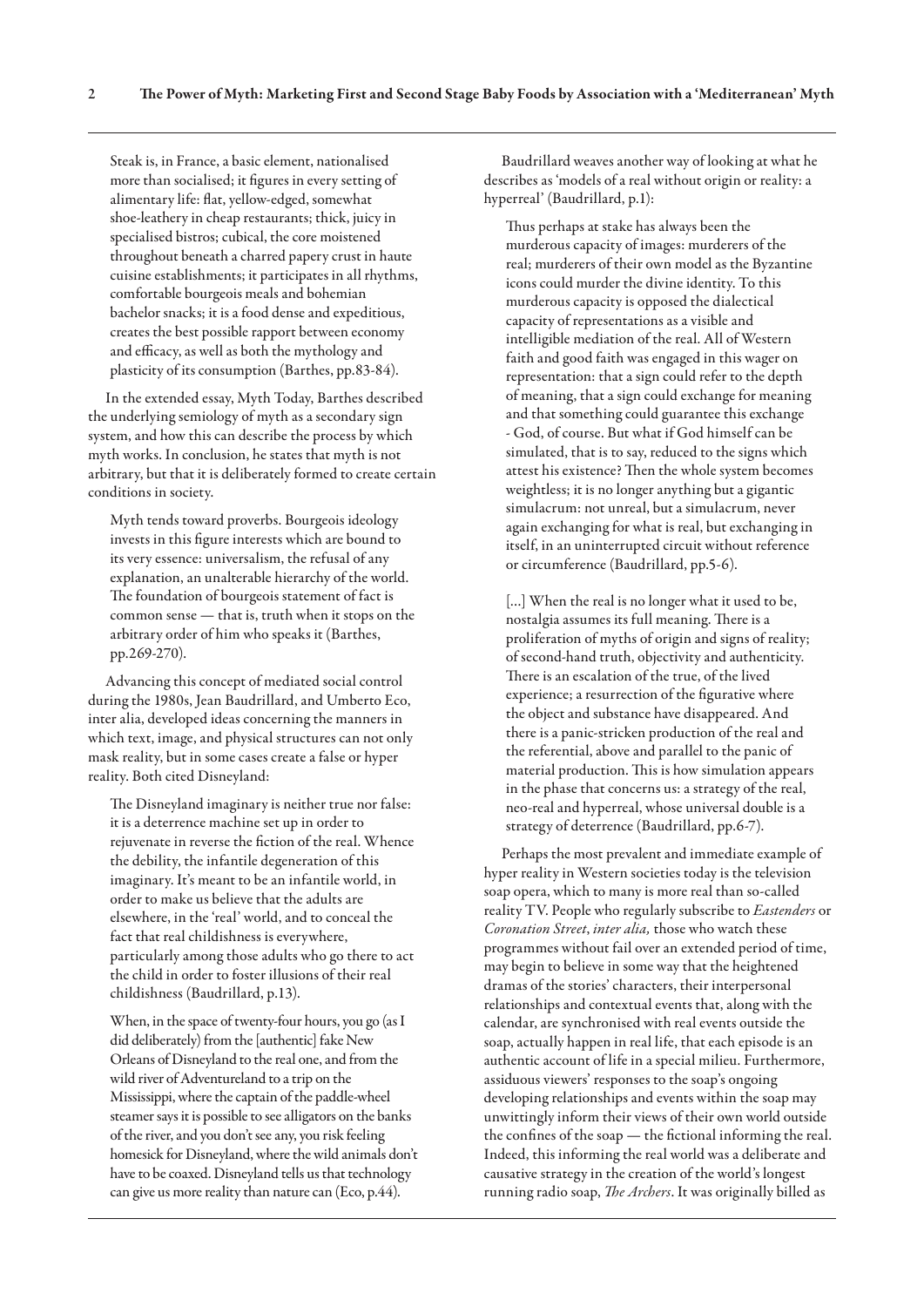'an everyday story of country folk'. Starting in 1950, the programme was conceived as a palatable and subliminal means of disseminating guidance on increasing food production in post-war rationing Britain, snippets of this guidance for farmers and smallholders were slipped into the conversations of a hyperreal farming community in the English Midlands.

# Place and non-place

Another, more lateral approach to these ideas was proposed by French anthropologist, Marc Augé who describes place, or rather anthropological place, as a place with identity, relationships, and history:

These places have at least three characteristics in common. They want to be — people want them to be — places of identity, of relations and of history. The layout of the house, the rules of residence, the zoning of the village, placement of altars, configuration of public open spaces, land distribution, correspond for every individual to a system of possibilities, prescriptions and interdicts whose content is both spatial and social.(Augé, pp.52-53)

The appellation, *place,* 'at least refers to an event (which has taken place), a myth (said to have taken place), or a history (high places)' (Augé, p.82).

In his discussion of non-places, spaces of transience and anonymity such as airports, supermarkets, and hotel rooms, Augé notes that, 'there are words that make image — or rather, images: the imagination of a person who has never been to Tahiti or Marrakesh takes flight the moment these names are read or heard'.(Augé, p.95) This phenomenon is not restricted to place names; words such as holiday, sea, sun, cruise, beach, can operate in a similar manner in certain contexts. Reciprocally, he also notes that less exotic words can have the opposite effect (America, Europe, and West), and that:

[...] certain places exist only through the words that evoke them, and in this sense they are non-places, or rather imaginary places: banal utopias, clichés. […] Here the word does not create a gap between everyday functionality and lost myth: it creates the image, produces the myth, and at the same stroke, makes it work (Augé, p.95).

In this sense, 'Mediterranean' can be seen to elicit such an imaginary place of myth — 'mountains behind and the sea in front, all bathed in shimmering sunshine — that is the Mediterranean for us', writes Ancel Keys (Teicholz, p.177) We each have our own keyword responses to the trigger. But this is also a place whose existence is largely unquestioned — 'Mediterranean' is used so frequently that in most instances one doesn't really consider the need to think about what it is nor where it is. Similarly, 'Mediterranean' as an intended locator (Mediterranean

region), or when assigned as either adjective or noun (Mediterranean lifestyle, Mediterranean roots), can be seen to reference such an imaginary place of myth, equally without question. This is in contrast to the Mediterranean Sea, whose boundaries and constituent seas are precisely defined (IHO, pp.15-18).

'Mediterranean' can also be generally assigned to non-locative entities and phenomena. The Mediterranean Climate, for example, which was originally based on mean climatic conditions of some parts of the Mediterranean littoral and hinterland, and characterised by mild wet winters and dry, warm or hot summers, is also present in areas of north and south America, Africa, Asia, and Australia (Climate, 8). It is not specific to the Mediterranean littoral and hinterlands — it does not possess an *appellation d'origine contrôlee*. Whereas the Mediterranean region is, by any definition or set of characteristics, an area described by imprecisely defined and transitory boundaries (see Oldways description below, listing locations of alleged variations of the Traditional Mediterranean Diet archetype).

Another way of looking at this would be to consider the land-landscape interface. The moment one sees an area of land and considers it deliberately or subliminally as a landscape, one ceases to see what is actually there, rather one experiences a view of what is there in terms of a landscape, qualified by a range of influencers ranging from personal experience and prejudice, to visual culture, social and mass-media. On leaving such a location, the landscape ceases to exist, consigned merely to the vicissitudes of memory, while the actual topography and ecology of the space that preceded the landscape remain unaffected by their being perceived. Consider economic or political landscapes which both make no pretence of substantiality, and whose volatile substrates include transitory data and topical hyperbole.

#### Myth in increasingly secular societies

In his book, *Winning the Story Wars,* Jonah Sachs echoes Baudrillard's description of the Disneyland imaginary being neither true nor false:

Myths are neither true nor untrue, because they exist in a separate space and time. They need not conform to the literal constraints of reality. In fact, most societies have set the scene for their myths in a separate reality altogether — either long ago, or far away (Sachs, p.59).

He argues that the last hundred years have seen huge changes in the way that we live, and that for many the socially adhesive myths embodied in mainstream religions have not survived these changes, realising what Sachs describes as *The Myth Gap.* He then proposes contentiously that this gap is being filled by products that have been enhanced by imagined stories; an enduring, if unfashionable example of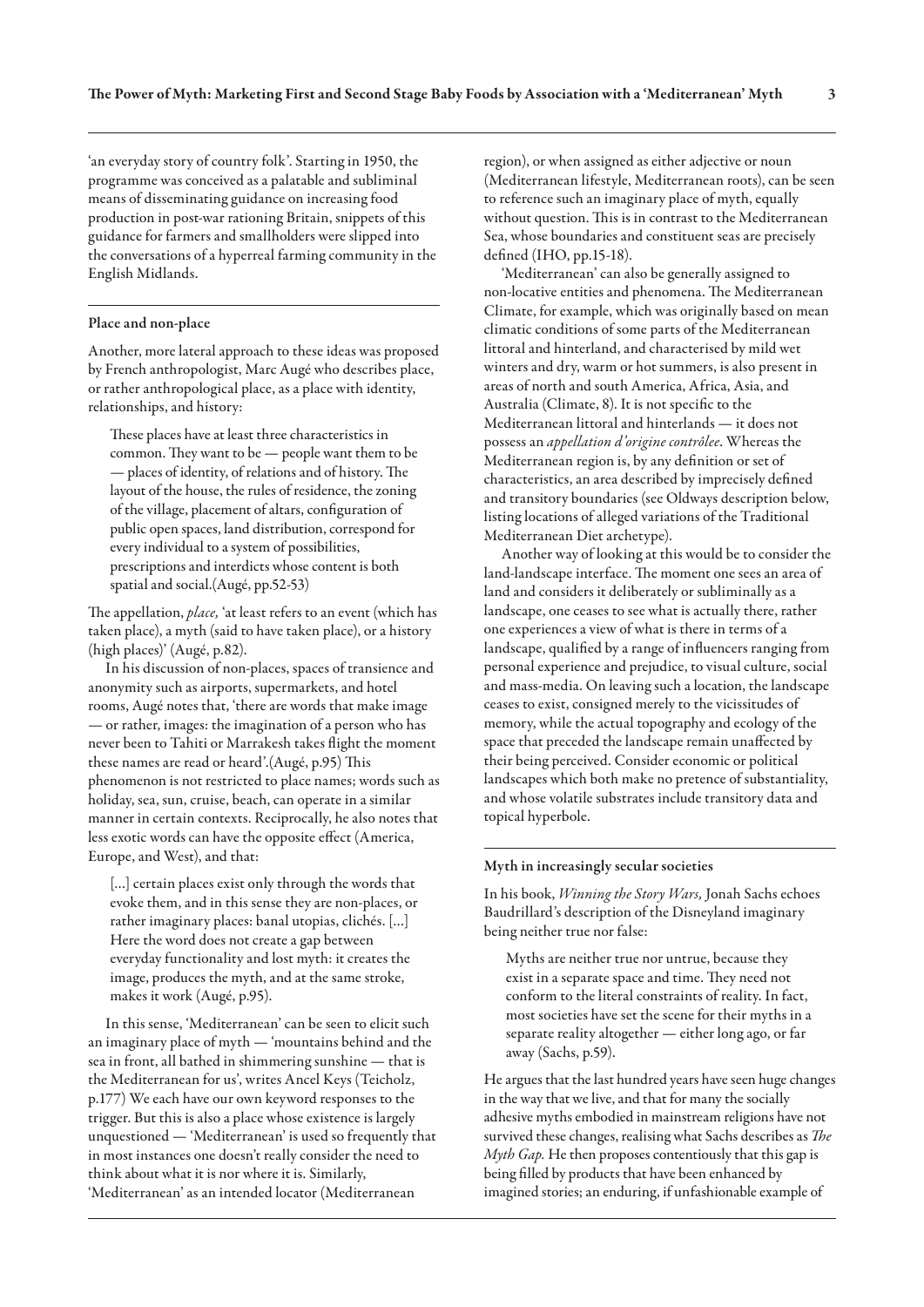this marketing tool would be Marlboro Man. It is now a common feature of products to have a back-story involving the true, the suggested and/or the imaginary. Piccolo's back story starts with a homely kitchen table and developing family history, but then jumps to a sun-drenched idyll.

*Winning the Story Wars* is essentially a marketing manual published by the Harvard Business Review, but it points lucidly to another aspect of myth that pervades capitalist societies in the products we are encouraged to need and persuaded of their attendant lifestyle advantages. Without any hint of irony or mythmaking, Sachs' evangelism is clear: 'Though some may instinctively wish to return to a media landscape ruled by shamans, bards, or priests, that's not likely to happen any time soon. That marketers are some of our most powerful mythmakers, is, for now, a basic fact of life' (Sachs, p.76).

### Piccolo's promise of Mediterranean Goodness

'A lifetime of Mediterranean Goodness for your little piccolo' (Piccolo 1) greets the visitor to the warm colours of Piccolo's homepage, and this develops into a 'Mediterranean' theme that continues throughout the site with 29 references to 'Mediterranean' in diverse forms:

The Mediterranean (3) Mediterranean approach (7) Mediterranean diet (4) Mediterranean Diet Pyramid (1) The traditional Mediterranean diet (2) Mediterranean Goodness/goodness (9) Mediterranean lifestyle (1) Mediterranean roots (1) Mediterranean region (1)

Piccolo's description of Mediterranean Goodness here has nothing to do with its baby food. But what are 'Mediterranean Goodness' and 'Mediterranean lifestyle', what does 'Mediterranean' mean, indeed, where is the 'Mediterranean', and even, is there a 'Mediterranean'? These may seem like bizarre questions, but asking them leads one into an understanding of the Piccolo strategy, and delves into the heart of one of the most important media and food phenomena of the late C20th and early C21st, the so-called Mediterranean Diet, itself a core, if understated element of Piccolo's stance.

The Mediterranean Diet has its ideological genesis in flawed research undertaken by a team led by American physiologist and father of the Diet, Ancel Keys, in remote villages on Crete in the late 1950s and early 1960s, in which unusual longevity in a group of working communities was attributed to a diet seemingly heavy in olive oil (Teicholz, pp.38-42). At that time olive oil was not a common ingredient outside its areas of production, or in those diasporic communities that had carried the oil with them. The unfamiliarity of this novelty would later become a godsend for its evangelists.

After a long period of gestation and tactical development work in Greece and Italy in the 1980s (Teicholz, pp.175- 184), the Diet was reified and quickly rose to fame in the USA with the creation and launch of the Mediterranean Diet Pyramid in 1993, constructed by an alliance of the advocacy organisation Oldways, based in Boston, Massachusetts; the nearby Harvard Medical School; and the World Health Organisation (Oldways 25). This graphically displayed the Diet's original commandments in a triangle, nevertheless dubbed a pyramid - itself emblematic of a country bordering the Mediterranean Sea and steeped in millennia of history. Oldways' preliminary dietetic concept of the 'Traditional Mediterranean Diet' consisted of (in decreasing order of consumption): 'breads and grains, including pasta, rice, couscous, polenta, bulgur; fruits and vegetables; beans, legumes and nuts; cheese, yoghurt and other dairy produce; olive oil and olives; fish; poultry and eggs; sweets, and lean red meat (Oldways).

Oldways stated that this diet was based on 'the dietary traditions of Crete [Keys], circa 1960, structured in the light of 1993 [American] nutrition research' (Oldways). But it also claims that variations of the Cretan archetype have traditionally existed in:

[...] other parts of Greece, parts of the Balkan region, parts of Italy, Spain and Portugal, Southern France, North Africa (especially Morocco and Tunisia), Turkey, as well as other parts of the Middle East (especially Lebanon and Syria). The geography of the diet is closely tied to the traditional areas of olive cultivation in the Mediterranean region (Oldways).

The Diet subsequently became a cultural phenomenon in affluent Western societies world-wide after saturation promotion led and managed by Oldways, aided by substantial financial backing by the International Olive Oil Council (Teicholz, pp.193-197). Through this hegemony the Mediterranean Diet essentially became an American possession, a cultural appropriation colonising mythic 'Mediterranean' lands.

Twenty-five years on it remains prominent today, albeit in modified form; and for the first time it is 'celebrated as the #1 overall diet' according to a 2018 American survey (US News). Oldways has since created other so-called traditional diets — the Asian Diet (1995), the Latin American Diet (1996), the African Heritage Diet (1997), and the Vegetarian and Vegan Diet (1997) — each with their own prescriptive pyramid and commandments (Oldways diet). However, Oldways' dietary empire has baulked at conquering the homelands of the 'American Diet'.

Piccolo opens its case on its website with more 'Mediterranean goodness':

At Piccolo we're all about Mediterranean Goodness: bright sunshine, colourful markets, families eating around the table.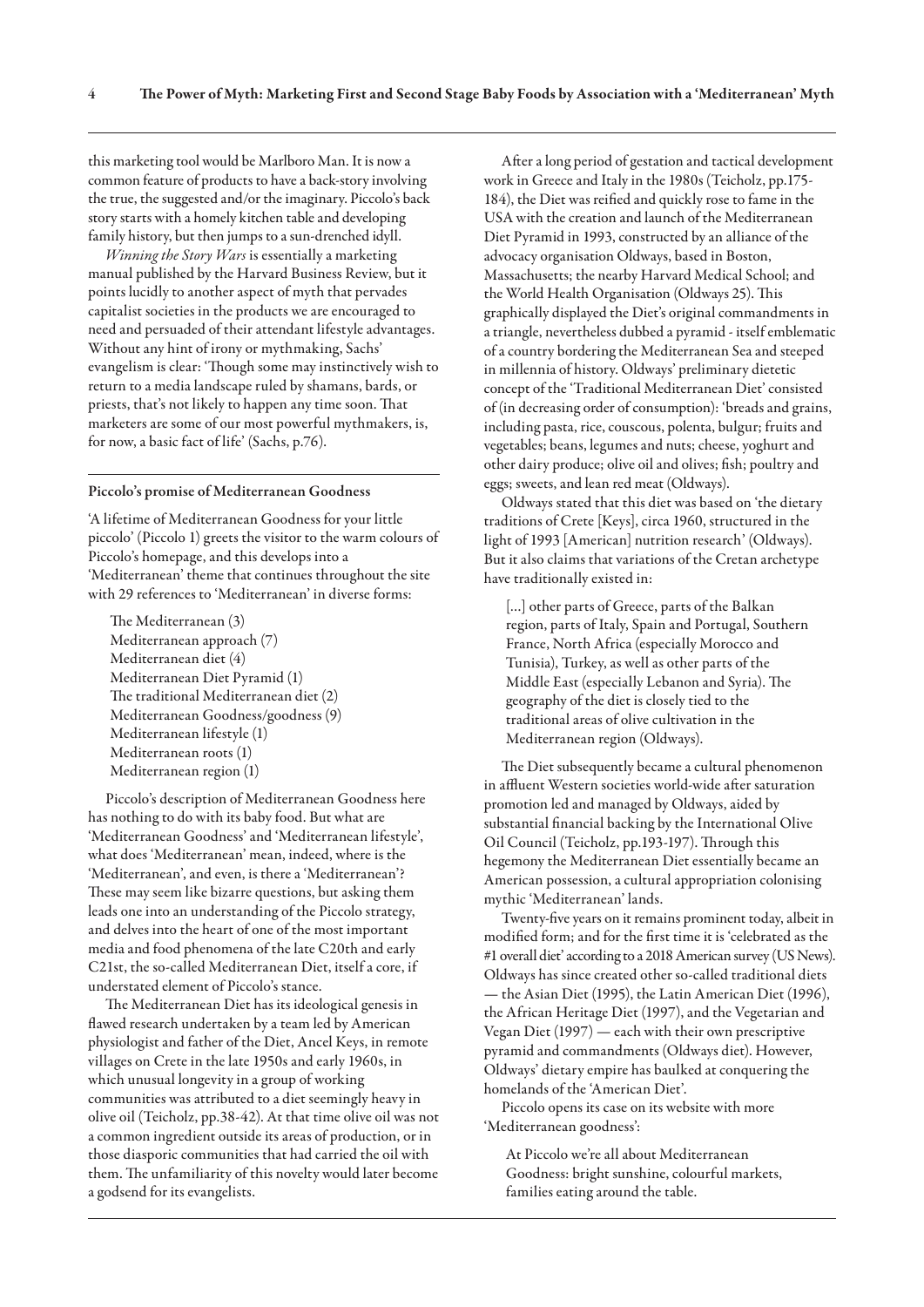We believe that introducing a pinch of Mediterranean goodness helps develop your little piccolo's taste buds from when it matters most.

The Mediterranean approach to nutrition and lifestyle is one which champions good, honest and natural food which has been lovingly prepared, enjoyed with as many people as you can squeeze round your table (Piccolo2).

Put simply, echoing 'A lifetime of Mediterranean Goodness for your little piccolo,' the message is: here is an idyllic good life of sunshine and markets which is all about lovingly prepared, good, honest, natural foods, and happy families. We add a pinch of this idyll to y/our baby food, which s/he will eat, thereby assimilating and incorporating 'Mediterranean' goodness and lifestyle into their developing minds and bodies for lifelong benefit.

This good, honest food and happy families idyll appeared much earlier in 1993 (Jenkins 1994, p.xii), and was repeated verbatim in 2009 (Jenkins 2009, pp.2-3), when Nancy Harmon Jenkins, a co-founder, advisor, and director of Oldways, looked down on a valley from the prominent hill-top house she owns and visits in southern Tuscany. She considers a family of farmers who have lived for generations in the valley below, and the food that they eat twice daily, much of it grown and harvested on the farm:

[...] bread baked in the outside oven, pasta with fresh vegetables from the gardens, chickens and rabbits from the farmyard and pork from the pig that is slaughtered every Christmastime, mushrooms and chestnuts from the forest, and above all olive oil and wine that [the family] still proudly make themselves. They eat, in fact, an almost perfect Mediterranean diet, although they'd be perplexed to hear that — very low in saturated fats, very high in complex carbohydrates, lots of fresh vegetables, especially those cancer-blocking brassicas and cruciferous vegetables — cabbages, kale, turnip greens, broccoli, and so on (Jenkins 1994, p.xii).

Taking a broader view, she considers (with an unfortunate turn of phrase):

[...] this place in the world, almost dead-centre in the Italian peninsula, which puts it almost deadcentre in the whole northern Mediterranean region\*, has been a place to think about food and its importance to communities and individuals, about what we grow and how we process it, how we prepare it and preserve it and share it among ourselves. [This valley] has been an example for me of what the Mediterranean diet means, in real terms and to real people (Jenkins).<sup>1</sup>

This eulogising text can be seen as simple bourgeois nostalgia, a foreign gaze from an elevated and sanitising distance by an author who can come and go whenever she wishes. The Mediterranean Diet means nothing to the observed family, as Jenkins herself says, they would be perplexed at the idea. The family are rooted to their land, it is their home, and they cannot come and go as they please. They eat what they can eat when it's available - their diet is unique to their history, their finances, their land, their culture and religion. But this cannot be replicated elsewhere. It is not the Mediterranean Diet. This is appropriated, mythic 'Mediterranean'.

# Catherine Gazzoli crosses the Alps

Piccolo is proud of its hands-on and personal approach to sourcing ingredients:

The Mediterranean region is full of incredible, high quality ingredients, and Cat and the team have travelled across the Alps, from the apple orchards in Campania, Italy, [not their source for apples] to picking harvesting zucchini [sic] in Provenance [sic], France, meeting the families and friends involved in the growing of the ingredients that end up in Piccolo's recipes (Piccolo 3).

With what often seems like magical sleights of hand and misdirections, or in this case carelessness whose longevity suggests incompetence (provenance remained unchanged for more than six months); the Piccolo website provides rich pickings for critical analysis. Catherine 'Cat' Gazzoli did cross the Alps, but we are not told whether this was undertaken on mule or horseback, with or without allusive elephants, or by more conventional twenty-first century means of transport. Insouciance aside, crossing the Alps may be a more erudite reference than simply remembering the military exploits of Hannibal or Napoleon. In 1953, having left a freezing, post-war Cambridge (England) winter behind, and having driven through snowstorms in Switzerland, Father of the Diet, Ancel Keys, crossed the Alps by car and arrived in Domodossola, where: 'the air was mild, the flowers were gay, the birds were singing, and we basked at the outdoor table drinking our first espresso coffee. We felt warm all over'. Continuing to look back in 1975 in his book, *Eat Well and Stay Well the Mediterranean Way,* and with hindsight of his interpretations of his dietary research in Greece and Italy, he describes his delight with the food on this first encounter with Italy — the *Mediterranean Way;* 'homemade minestrone', pasta 'served with tomato sauce and a sprinkle of cheese', fresh bread straight from the oven, and 'great quantities of fresh vegetables', and always fresh fruit for dessert (Teicholz, p.177).

# The hyper reality of Mediterranean

The Piccolo website is not burgeoning with images of 'bright sunshine, colourful markets, and families eating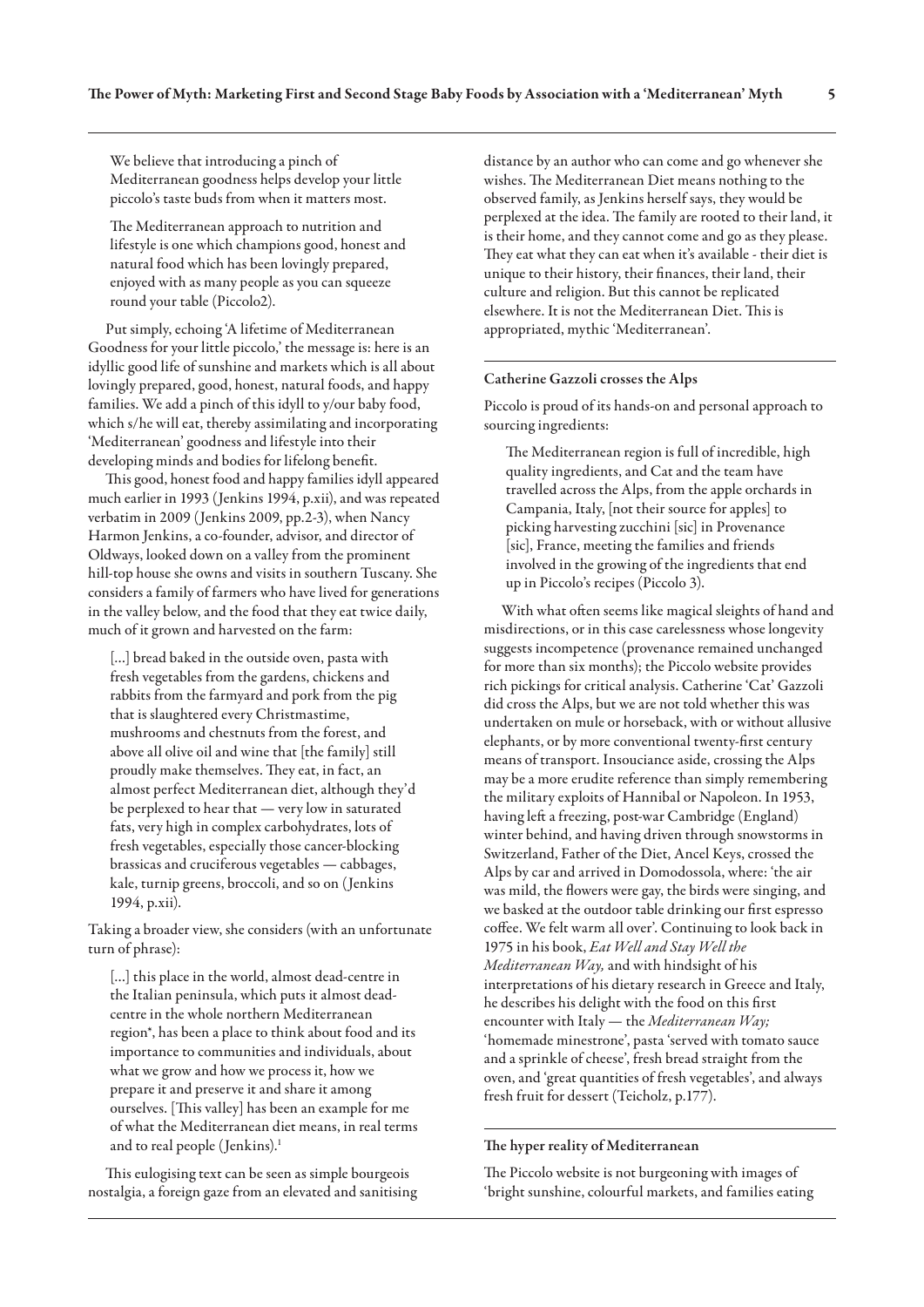around the table' (Piccolo 4) nor any form of imagery evocative of a 'wine-dark sea'. Its colour scheme is predominantly orange, yellow, and yellow-green summer colours, but with the exception of a stock image of a yellow Fiat Topolino parked against a fading yelloworange wall, and a few postage stamp images in the ingredients library (Piccolo 5), it is almost entirely devoid of suggestive imagery of Mediterraneanness. Exterior images feature groups of women and babies around a picnic table in a park, fields of cows, and a very green orchard, all of which evoke England. It is the words themselves that trigger the 'Mediterranean' myth:

The temperate isles of the Mediterranean are home to sun, sea and delicious dishes thought to hold the key to good health. But what is it that makes a Mediterranean diet quite so good for us?

It can be easy to focus on one particular dietary component in looking at healthy or unhealthy foods, but the traditional Mediterranean diet isn't about one particular food group or set of superfoods. Rather, it is all about balance, variety and moderation. It is with this approach in mind that we develop our recipes (Piccolo 4).

The allure of 'bright sunshine' is relative — consider the differing responses of, say, a holiday-maker on a Menorca beach, a Syrian migrant family seeking shelter from the midday sun in an overcrowded tented refugee camp on Lesvos — a 'temperate isle', a billionaire relaxing on the sun-deck of their yacht anchored off the Provençal coast, or a low-paid Moroccan immigrant worker in Almería's 42,000 hectare sea of plastic (Almería).

However, Piccolo assumes a certain level of affluence and appreciation of bright sunshine (and by inference, an indifference to greenhouse working conditions and refugee camps), fostering a sofa reminiscence or expectation of such temperate isles of sun, sea, and delicious food, triggering Augé's imaginary space, and pushing us face to face with a hyperreal. Piccolo leaves us hovering there while we hear about the Mediterranean (reinforcement) diet, followed by the traditional (it has a history) Mediterranean (reinforcement) diet; and we carry this further into Piccolo's own kitchen (where they personally develop recipes by hand). Whence we are led via (familiar) pizza, pasta, pita and hummus, paella and seafood to the Mediterranean (reinforcement) Diet Pyramid (structure/ Egypt), to the dietary traditions (history) of Crete (temperate isle), with the inevitable association of that Cretan diet with longevity. We then encounter the Piccolo philosophy of Mediterranean (reinforcement) Goodness (goodness), the Mediterranean lifestyle (family, friends, community), and finally, 'we believe that the way you eat (in this case, still thinking 'Mediterranean') is just as important for your health as what is on your plate' (Piccolo 4).

There is no mention of Piccolo products throughout this passage — this text is all about creating that imaginary world, a hyperreal 'Mediterranean' that will colour our view henceforth.

'Mediterranean', in the form of 'Mediterranean' lifestyle, roots, and diet, is a descriptor for a location that does not physically exist. Where is the 'Mediterranean' in Mediterranean lifestyle — is it in Monaco, Sirte, Tel Aviv, Lampedusa, Marbella, or Gaza? Is it all of these locations or none of these locations, is it in all of the locations bordering the Mediterranean Sea or none of them? If one was born in Mitilini, say, one could claim that one had Mitilini roots, but what would that same person mean if they said that they had Mediterranean roots — where is this Mediterranean? These seven locations are all coastal — so is the Sea the mother lode of Mediterranean roots? And would this bar inland locations from generating Mediterranean roots? Gazzoli's family 'has strong Mediterranean roots' but she was born in Geneva and educated in New York and California (Piccolo 7).

A thought experiment: you are standing with your feet in the Mediterranean Sea. You move away from the beach heading inland, when are you not in the 'Mediterranean'?

Would a paraphrase of Augustine on Time be appropriate — 'what then is 'Mediterranean'? If no one asks me I know what it is. If I wish to explain it to s/he who asks, I know not'. And at first it would seem difficult to avoid circular reasoning when explaining or understanding 'Mediterranean' as it is difficult to avoid referencing 'Mediterranean' itself in the process of its explaining or understanding what it may be. In many contexts 'Mediterranean' can be seen to be referencing a general, highly non-specific setting or group of settings that may seem to possess some of the essential properties described in Augé's description of anthropological place: those of identity, of relations and of history (colourful markets). But this is not a physical place as such. In situ it can be the personal microcosm of a perceiver at a particular time, and the qualified perception of the space around them; or the memory of such a setting; or an imagination of such a setting. In the first case it is a tangible illusion, a type of auto-simulation created consciously or subliminally by a perceiver; an augmentation of perception with 'Mediterrania'; an incipient simulacrum replete with 'Mediterranean' ingredients. In the case of a memory or an imagination it takes on the form of Augé's banal utopia. In all cases the setting is located fast against the borders of placelessness — mythic. *La vie en méditerranéen.*

#### Piccolo ingredients

Piccolo states that it sources its ingredients from across the Mediterranean: 'Piccolo ingredients are sourced from across the Mediterranean, while its meat and dairy products come primarily from the UK'. (Telegraph) 'Piccolo ingredients are planted and nurtured in independent family farms from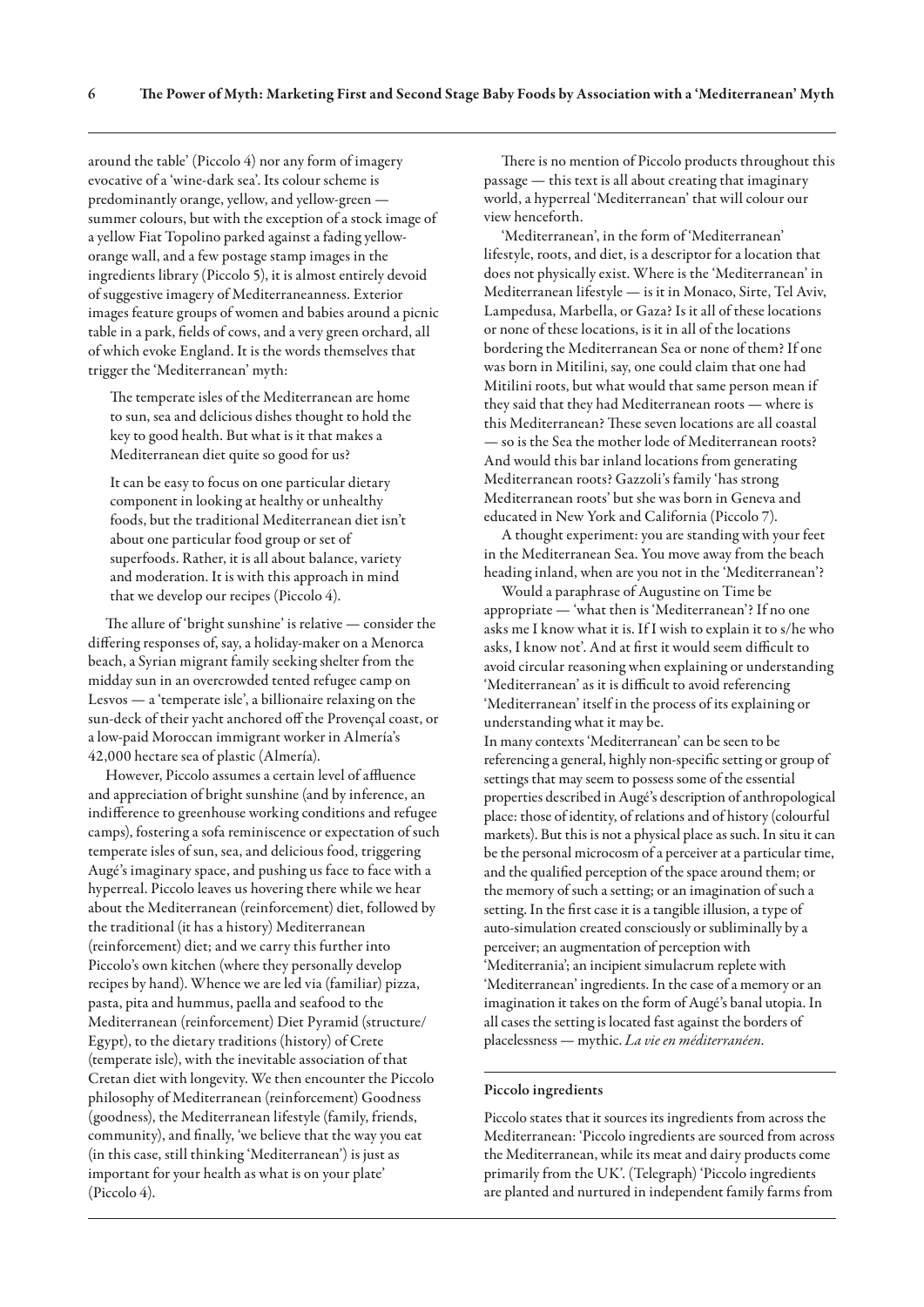across the Mediterranean from countries like Spain and Italy, with a few of our more tropical fruits and spices sourced from far flung corners of the world'. (Provenance) And: 'Piccolo is sourcing from the Mediterranean […] the tomatoes coming from Italy, […] sourcing from Provence  $[...]'$  (BBC23/01/17).

Sourcing from farms with palpable links to a credible 'Mediterranean' is crucially important to the Piccolo story as 'Mediterranean goodness' must involve 'Mediterranean' food, the more widespread its sourcing across the 'Mediterranean' the better.

More accurately, ingredients are sourced from three littoral Mediterranean countries — Spain, France, and Italy — not from across all 21 littoral Mediterranean countries. All listed meat products are sourced in France; while 89% of dairy products are sourced in England. Tropical fruits — mangoes and bananas — are sourced in Ecuador. No tomatoes are sourced in Italy (Bregazzi 1).

The ingredients library gives sourcing details for 29 out of a total of 68 ingredients (Bregazzi 1). These 29 ingredients collectively account for 72.66% by volume of 22 products (Bregazzi 2).

54.43% of all ingredients is fruit-based (of which only 0.05% is olive oil); 34.28% vegetables; 5.23% dairy produce; 3.75% grain, nut and seed; 1.36% meat; 0.45% fish; 0.32% unspecified; 0.18% fungi (Bregazzi 1).

Overall, 10.45% of ingredients are wholly sourced in littoral Mediterranean countries; 44% in littoral Mediterranean and other countries; 45.55% of ingredients are sourced from non-littoral Mediterranean countries (Bregazzi 1).

At Piccolo, independent family farms are at the heart of our sourcing decisions. We know our farmers and their stories, and have been lucky to have sourcing ethics very much part of our founder's and her family's background in food. It is an integral part of our Piccolo journey. We work closely with our farmers so that they grow for Piccolo bursting with flavour type produce to put in our recipes (Piccolo3).

Andalusia, and in particular its western province, Almería, are Piccolo's sources for red peppers. The ingredient library states, 'Almost 40% of Almería is thought to be covered in pepper plants [sic]. The mostly unspoilt Iberian coastline [of Andalusia] has the perfect temperature for growing these delicious colourful plants' (Piccolo 6).

Andalusia in general is also a source for blueberries, olive oil, and raspberries. Almería is notorious for over 42,000 hectares of plastic greenhouses, the often appalling living and working conditions of its migrant workers who themselves have been described as modern-day slaves (Guardian), and the catastrophic effect this intensive hydroponic agriculture has on communities and the environment (Almería). This is the exact opposite of an unspoilt littoral and hinterland suggested by Piccolo. And although most of this greenhouse

agriculture is still owned by small family businesses, it does not support Piccolo's picture of happy families around the kitchen table. This is far from 'Mediterranean goodness'. Red peppers only comprise 1.18% of all ingredients, while Andalusia generates 11.59% of ingredients (Bregazzi 1).

And given the increased volume of ingredients required since its entry into Ireland, China and USA, and given its sourcing in Almería, it remains to be seen if Piccolo can maintain its stance on ethical sourcing from independent family farms, or even sourcing in its conception of the 'Mediterranean'.

# Conclusion

Myth or otherwise, 'Mediterranean' is the intended essence of Piccolo's baby food, it is its sine qua non. But myth it is. Piccolo's 'Mediterranean goodness' is instructional, proverbial in Barthes' sense of refusing any explanation. 'Mediterranean' gives us a hyper reality, protecting us from Eco's unseen alligators. And 'Mediterranean' is a potent cliché, an Augé banal utopia — it is all the good things that we want it to be, assuming that we 'get it' (and we have an appropriate level of affluence and appreciation of bright sunshine, and, *inter alia,* an indifference to greenhouse working conditions and refugee camps).

With a background in UK Slow Food and her original kitchen table passion for non-commercial, good, honest and natural food which has been lovingly prepared, it seems ironic that Gazzoli should be at the helm of a growing international fast food for babies business.

#### About the author

Adrian Bregazzi lives in south Cornwall, England. He is an independent scholar with interests in a range of culinary subjects including late C14th English working class food, 'future foods', food and imagination, food mythology, and the semiotics of food. He has presented at culinary symposia in Oxford (2013,14,18), Dublin (2014,16,18), and Melbourne (2016). Travelling for work in international education for over twenty years, he has experienced food cultures in northern Europe, South Africa, North and South America, India, Asia Pacific, and Australia.

## Notes

1. This is incorrect. The valley is 20%, 770km, closer to the western end of the Mediterranean Sea than to its eastern end.

# Works Cited

Almería, https://www.ecowatch.com/europes-dirty-littlesecret-moroccan-slaves-and-a-sea-ofplastic-1882131257.html [accessed 26/01/18]